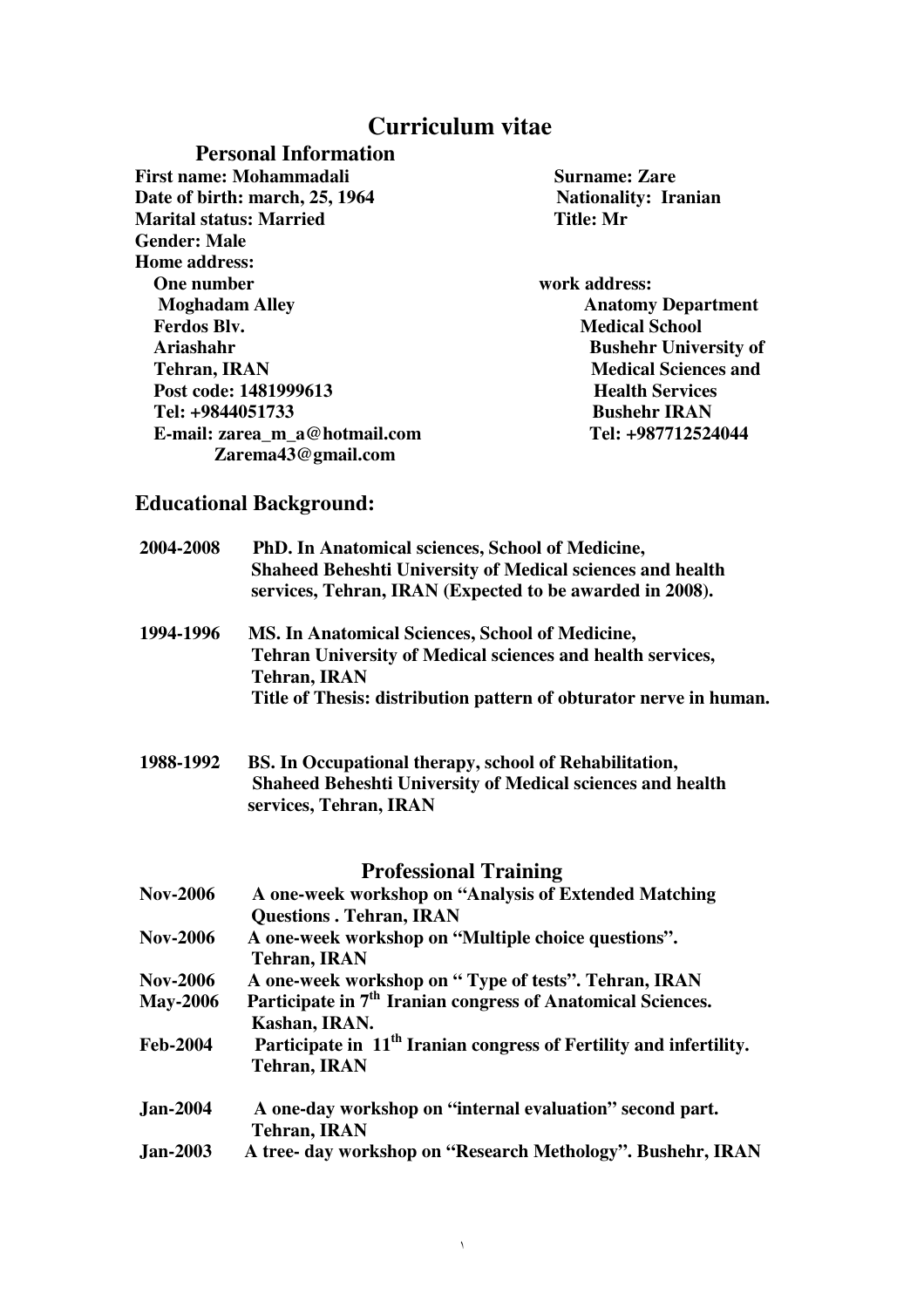| <b>Oct-2002</b> | A two-day workshop on "Medical education" second part.                  |
|-----------------|-------------------------------------------------------------------------|
|                 | <b>Bushehr, IRAN</b>                                                    |
| <b>May-2002</b> | A one-day workshop on "internal evaluation" first part                  |
|                 | <b>Bushehr, IRAN</b>                                                    |
| <b>Mar-2001</b> | Participate in Iranian Congress of See AND medicine.                    |
|                 | <b>Bushehr, IRAN</b>                                                    |
| <b>Nov-2001</b> | Participate in 5 <sup>th</sup> Iranian congress of Anatomical Sciences. |
|                 | <b>Tehran, IRAN</b>                                                     |
| <b>Feb-2001</b> | A two-day workshop on "Experimental Embryology"                         |
|                 | <b>Second part. Tehran, IRAN</b>                                        |
| <b>Sep-2000</b> | A two-day workshop on "Experimental Embryology" first part              |
|                 | <b>Tehran, IRAN</b>                                                     |
| <b>Nov-1999</b> | Participate in 4 <sup>th</sup> Iranian congress of Anatomical Sciences. |
|                 | <b>Tehran, IRAN</b>                                                     |
| Oct-1999        | A two-day workshop on "Medical education" first part.                   |
|                 | <b>Bushehr, IRAN</b>                                                    |
| <b>May-1998</b> | A two-day workshop on "how to improve lecturing skills".                |
|                 | <b>Bushehr, IRAN</b>                                                    |
| <b>Jan-1997</b> | A two-day workshop on" Medical ethics". Bushehr, IRAN                   |

### **Employment /Professional Experience**

**1996-present : Lecturer and Faculty Member : school of Medicine, Bushehr University of Medical Sciences and health services, Bushehr ,IRAN**

**1998-2003: The head of the Anatomy department for 5 years: school of Medicine, Bushehr University of Medical Sciences and health services, Bushehr ,IRAN 1998-present: A member of the Educational Development Center: Educational Development center of Bushehr University of Medical Sciences and health services, Bushehr, IRAN** 

## **]Publication**

#### **Articles:**

 **Zare M A ,**Akbari M, Barbarestani M**, Ghafarian-shirazi H: Determine of**  distribution pattern of obturator nerve in human, Iranian South Medicine Journal, bushehr; 2003,vol 6 (1),P 14-19.

Bahreini M, Mohammadi-baghmollaei M, **zare M A**, Shahamat SH, Effect of assertiveness training on self-esteem on Nursing Students. Journal of Armaghane-Danesh, Yasuj, spring 2005, vol10 (37), P 89-96.